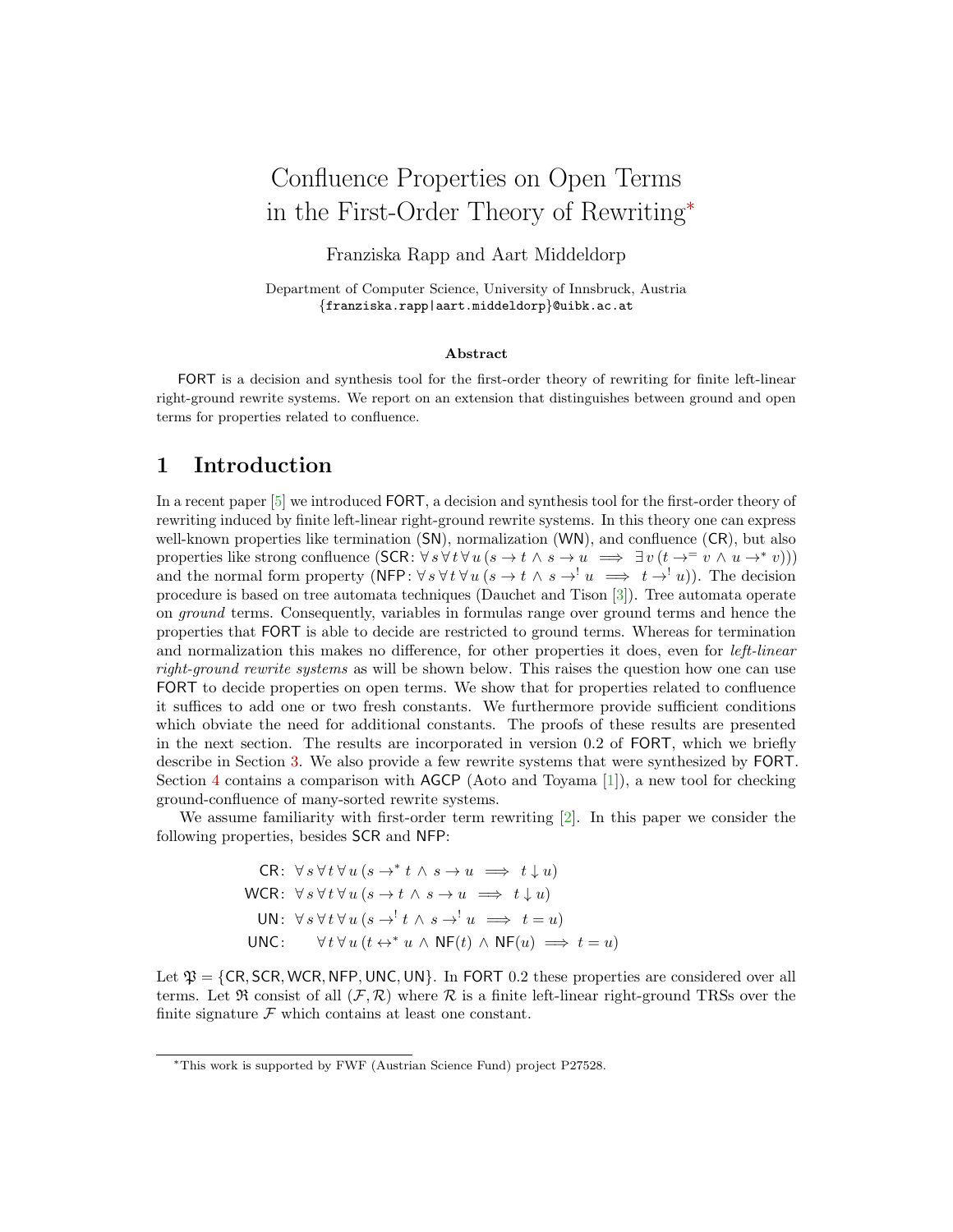### 2 Ground versus Non-Ground Properties

The properties supported in FORT 0.1 are restricted to *ground* terms. So CR in FORT 0.1 stands for ground-confluence, which is different from confluence, even for left-linear right-ground TRSs. The TRS

$$
a \to b \qquad f(x, a) \to b \qquad f(b, b) \to b
$$

is ground-confluent since all ground terms rewrite to b, but not confluent:  $b \leftarrow f(x, a) \rightarrow f(x, b)$ with normal forms b and  $f(x, b)$ . The same example shows that for no property  $P \in \mathfrak{P}$ , GP implies  $P$ , where  $\overline{GP}$  denotes the property  $P$  restricted to ground terms. So how can we check a property  $P \in \mathfrak{P}$  using tree automata techniques? The following result provides the answer.

<span id="page-1-0"></span>**Lemma 1.** If  $(\mathcal{F}, \mathcal{R}) \in \mathfrak{R}$  then

1. 
$$
(\mathcal{F}, \mathcal{R}) \models P \iff (\mathcal{F} \cup \{c\}, \mathcal{R}) \models \mathsf{G}P \quad \text{for all } P \in \mathfrak{P} \setminus \{\text{UNC}\}
$$
  
2.  $(\mathcal{F}, \mathcal{R}) \models \text{UNC} \iff (\mathcal{F} \cup \{c, c'\}, \mathcal{R}) \models \text{GUNC}$ 

with fresh constants  $c$  and  $c'$ .

*Proof.* For the only-if directions we observe that all properties  $P \in \mathfrak{P}$  are preserved under signature extension [\[4\]](#page-4-5). Moreover,  $(\mathcal{G}, \mathcal{R}) \models P$  implies  $(\mathcal{G}, \mathcal{R}) \models \mathsf{G}P$  for all TRSs  $(\mathcal{G}, \mathcal{R})$  and properties  $P \in \mathfrak{P}$ . For the if-direction, we first consider  $P \in \mathfrak{P} \setminus \{ \text{UNC} \}$ . Suppose  $(\mathcal{F} \cup \{c\}, \mathcal{R}) \models$  $GP$  and let  $\sigma$  be the substitution that maps all variables to the constant c. Because  $\mathcal R$  is left-linear and c does not appear in the rules of  $R$ , the following property holds for all terms  $t \in \mathcal{T}(\mathcal{F}, \mathcal{V})$ :

(a) if  $t\sigma \rightarrow_{\mathcal{R}} u$  then  $t \rightarrow_{\mathcal{R}} u'$  with  $u' \sigma = u$ .

Moreover,

(b) if 
$$
t \to_{\mathcal{R}} u
$$
 and  $p \in \mathcal{P}os_{\mathcal{V}}(u)$  then  $u(p) = t(p)$ .

This property relies on the right-groundness of  $R$ , which entails that the redex contracted in  $t \to \mathcal{R}$  u cannot be above position p. The above properties allow us to prove  $(\mathcal{F}, \mathcal{R}) \models P$  for  $P \in \{CR, SCR, WCR\}$ . Here we consider  $P = SCR$  and let  $s \rightarrow_{\mathcal{R}} t$  and  $s \rightarrow_{\mathcal{R}} u$ . Closure under substitutions yields  $s\sigma \to_R t\sigma$  and  $s\sigma \to_R u\sigma$ . Because  $(\mathcal{F} \cup \{c\}, \mathcal{R})$  satisfies GSCR, we obtain a ground term  $v \in \mathcal{T}(\mathcal{F} \cup \{c\})$  such that  $s\sigma \to \overline{\mathcal{R}} v$  and  $t\sigma \to \mathcal{R} v$ . Property (a) yields terms  $v_1, v_2 \in \mathcal{T}(\mathcal{F}, \mathcal{V})$  such that  $t \to \overline{\mathcal{R}} v_1$  and  $u \to \mathcal{R} v_2$  with  $v_1 \sigma = v = v_2 \sigma$ . If  $v_1 \neq v_2$  then there must be a position  $p \in \mathcal{P}$ os $\mathcal{V}(v_1) \cap \mathcal{P}$ os $\mathcal{V}(v_2)$  such that  $v_1(p) \neq v_2(p)$ . Repeated application of (b) yields  $v_1(p) = t(p) = s(p)$  and  $v_2(p) = u(p) = s(p)$ , which is impossible. Hence  $v_1 = v_2$  and thus  $(\mathcal{F}, \mathcal{R})$  = SCR. The proofs for  $P = \mathsf{CR}$  and  $P = \mathsf{WCR}$  are very similar. For  $P \in \{\mathsf{UN}, \mathsf{NFP}\}\$ we need the following additional observation:

(c) if t is a normal form then  $t\sigma$  is a normal form.

Consider  $P = UN$  and let  $s \to_{\mathcal{R}}^! t$  and  $s \to_{\mathcal{R}}^! u$  with  $s \in \mathcal{T}(\mathcal{F}, \mathcal{V})$ . We obtain  $s\sigma \to_{\mathcal{R}}^! t\sigma$  and  $s\sigma \to_{\mathcal{R}}^{\mathcal{R}} u\sigma$  from (c), and thus  $t\sigma = u\sigma$  because  $(\mathcal{F} \cup \{c\}, \mathcal{R})$  satisfies GUN. We need to show  $t = u$ . If this does not hold then there must be a position  $p \in \mathcal{P}$ os<sub>V</sub> $(t) \cap \mathcal{P}$ os<sub>V</sub> $(u)$  such that  $t(p) \neq u(p)$ . This contradicts  $t(p) = s(p)$  and  $u(p) = s(p)$ , which we obtain from (b). Next consider  $P = \text{NFP}$ . So let  $s \to_{\mathcal{R}} t$  and  $s \to_{\mathcal{R}}^{\mathcal{R}} u$ . We obtain  $s\sigma \to_{\mathcal{R}} t\sigma$  and  $s\sigma \to_{\mathcal{R}}^{\mathcal{R}} u\sigma$  as before. Hence  $t\sigma \to^* u\sigma$  because GNFP holds. From property (a) we obtain a term u' such that  $t \to^*_{\mathcal{R}} u'$ and  $u' \sigma = u \sigma$ . Let p be any position in  $\mathcal{P} \infty \mathcal{V}(u') \cap \mathcal{P} \infty \mathcal{V}(u)$ . Repeated application of property (b) yields  $u'(p) = t(p) = s(p) = u(p)$ . Hence  $u' = u$  and thus  $t \to_{\mathcal{R}}^* u$  as desired.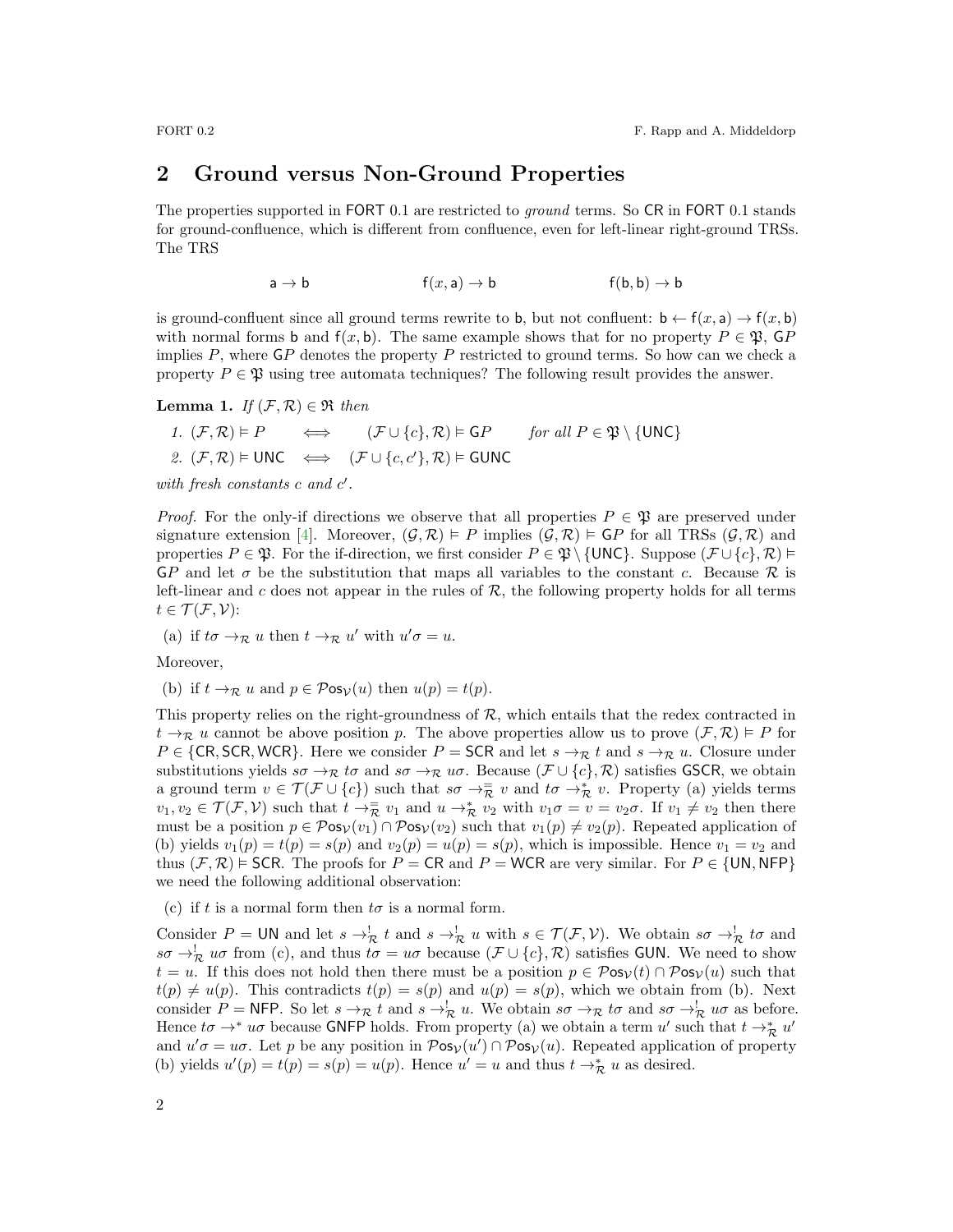Finally we consider  $P = \text{UNC}$ . So suppose  $(\mathcal{F} \cup \{c, c'\}, \mathcal{R}) \models \text{GUNC}$  and let  $t \leftrightarrow_{\mathcal{R}}^* u$  with normal forms  $t, u \in \mathcal{T}(\mathcal{F}, \mathcal{V})$ . If t and u are ground then  $t = u$  by GUNC. If one of the two terms is ground, say t, and  $t \neq u$  then  $t \neq u\sigma$  and  $t \leftrightarrow_{\mathcal{R}}^* u\sigma$  for the same substitution  $\sigma$  as before, contradicting GUNC. If both t and u are non-ground and  $t \neq u$  then, because  $t\sigma = u\sigma$ by GUNC and (c), there has to be a position  $p \in \mathcal{P}$ os $_{\mathcal{V}}(t) \cap \mathcal{P}$ os $_{\mathcal{V}}(u)$  such that  $t(p) \neq u(p)$ . In this case a contradiction is obtained by considering the substitution  $\sigma'$  that maps  $t(p)$  to c and all other variables to  $c'$ .  $\Box$ 

The following example shows that adding a single fresh constant is insufficient for UNC.

**Example 1.** The left-linear right-ground TRS  $\mathcal{R}$  consisting of the rules

 $a \rightarrow b$  f(x, a)  $\rightarrow$  f(b, b) f(b, x)  $\rightarrow$  f(b, b) f(f(x, y), z)  $\rightarrow$  f(b, b)

does not satisfy UNC since  $f(x, b) \leftarrow f(x, a) \rightarrow f(b, b) \leftarrow f(y, a) \rightarrow f(y, b)$  is a conversion between distinct normal forms. Adding a single fresh constant c is not enough to violate GUNC as the last two rewrite rules ensure that  $f(c, b)$  is the only ground instance of  $f(x, b)$  that is a normal form. Adding another fresh constant c', GUNC is lost:  $f(c, b) \leftarrow f(c, a) \rightarrow f(b, b) \leftarrow f(c', a) \rightarrow f(c', b)$ .

For termination (SN) and normalizion (WN) there is no need to add fresh constants, since these properties hold if and only if they hold for all ground terms. For other properties that can be expressed in the first-order theory of rewriting, one or two fresh constants may be insufficient. Consider e.g. the formula  $\varphi$ :

$$
\neg \exists s \exists t \exists u \forall v (v \leftrightarrow^* s \lor v \leftrightarrow^* t \lor v \leftrightarrow^* u)
$$

which is satisfied on open terms (with respect to any  $(\mathcal{F}, \mathcal{R}) \in \mathfrak{R}$ ). For the TRS consisting of the rule  $f(x) \to a$  and two additional constants c and c',  $\varphi$  does not hold for ground terms because every ground term is convertible to  $a$ ,  $c$  or  $c'$ . It is tempting to believe that adding a fresh unary symbol  $q$  in addition to a fresh constant  $c$ , in order to create infinitely many ground normal forms which can replace variables that appear in open terms, is sufficient for any property P. The formula  $\forall s \forall t \ (s \rightarrow t \implies s \stackrel{\epsilon}{\rightarrow} t)$  and the TRS consisting of the rule  $a \rightarrow b$  show that this is incorrect.

It is interesting to note that the two properties in the preceding paragraph are not componentclosed  $[6]$ , unlike the properties in  $\mathfrak{P}$ . This observation can be used to generalize Lemma [1](#page-1-0) to confluence-related properties outside  $\mathfrak{P}$ . The following result shows that for the properties in  $\mathfrak{P}$ it is not always necessary to add fresh constants. Here a monadic signature consists of constants and unary function symbols.

<span id="page-2-0"></span>**Lemma 2.** Let  $(\mathcal{F}, \mathcal{R}) \in \mathfrak{R}$  such that  $\mathcal{R}$  is ground or  $\mathcal{F}$  is monadic. For all  $P \in \mathfrak{P}$ 

$$
(\mathcal{F}, \mathcal{R}) \models P \quad \iff \quad (\mathcal{F}, \mathcal{R}) \models \mathsf{G}P
$$

*Proof.* First assume that  $\mathcal R$  is ground. In this case only ground subterms can be rewritten. Given a term  $t \in \mathcal{T}(\mathcal{F}, \mathcal{V})$ , we write  $t = C[\![t_1, \ldots, t_n]\!]$  if  $t = C[t_1, \ldots, t_n]$  and  $t_1, \ldots, t_n$  are the maximal ground subterms of  $t$ . So all variables appearing in  $t$  occur in  $C$ . The following property is obvious:

1. if 
$$
t = C[\![t_1, \ldots, t_n]\!]
$$
  $\to_{\mathcal{R}}^* u$  then  $u = C[\![u_1, \ldots, u_n]\!]$  and  $t_i \to_{\mathcal{R}}^* u_i$  for all  $1 \leq i \leq n$ .

Suppose  $(\mathcal{F}, \mathcal{R}) \models$  GCR and consider  $s \to^*_{\mathcal{R}} t$  and  $s \to^*_{\mathcal{R}} u$  with  $s \in \mathcal{T}(\mathcal{F}, \mathcal{V})$ . Writing  $s =$  $C[\![s_1,\ldots,s_n]\!],$  we obtain  $t = C[\![t_1,\ldots,t_n]\!]$  and  $u = C[\![u_1,\ldots,u_n]\!]$  with  $s_i \to_{\mathcal{R}}^* t_i$  and  $s_i \to_{\mathcal{R}}^* u_i$ for all  $1 \leq i \leq n$ . GCR yields  $t_i \downarrow u_i$  for all  $1 \leq i \leq n$ . Hence  $t \downarrow u$  as desired. The proofs for the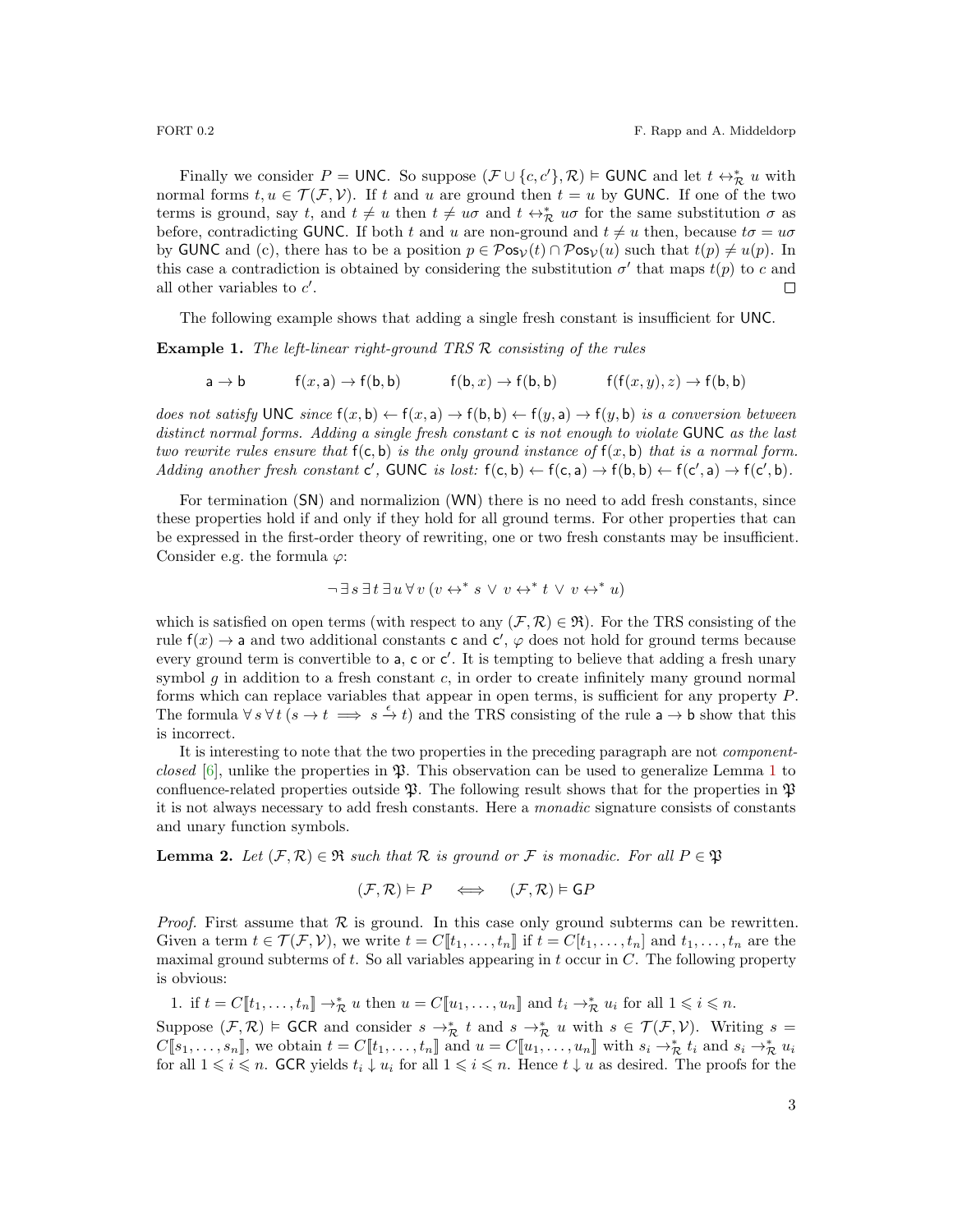other properties in  $\mathfrak{P}$  are equally easy. For UNC note that  $\leftrightarrow_{\mathcal{R}}^*$  coincides with  $\rightarrow_{\mathcal{R}\cup\mathcal{R}^{-1}}^*$  for the ground TRS  $\mathcal{R} \cup \mathcal{R}^{-1}$ , where  $\mathcal{R}^{-1}$  is obtained from  $\mathcal{R}$  by reversing the rewrite rules.

Next suppose that F is monadic. Let  $(\mathcal{F}, \mathcal{R}) \models \mathsf{G}P$  and let  $\sigma$  be the substitution that maps all variables to some arbitrary but fixed ground term. In this case the following property holds:

2. if  $t \in \mathcal{T}(\mathcal{F}, \mathcal{V})$  and  $t \to u$  then  $u \in \mathcal{T}(\mathcal{F})$  and  $t\sigma \to u$ .

We consider  $P = \text{NFP}$  and  $P = \text{UNC}$  and leave the proof for the other properties to the reader. Let  $s \to_{\mathcal{R}} t$  and  $s \to_{\mathcal{R}}^! u$ . We obtain  $s\sigma \to_{\mathcal{R}}^! t$  and  $s\sigma \to_{\mathcal{R}}^! u$  from property 2. (Note that  $s \neq u$ .) Hence  $t \to_{\mathcal{R}}^* u$  follows from GNFP. Let  $t \leftrightarrow_{R}^* u$  with normal forms t and u. If t and u are ground terms then we obtain  $t = u$  from GUNC (after applying the substitution  $\sigma$  to all intermediate terms in the conversion between t and u). Otherwise, the conversion between t and u must be empty due to property 2 and the fact that  $t$  and  $u$  are normal forms. Hence also in this case  $t = u.$  $\Box$ 

FORT indeed benefits from this optimization. Checking for GCR of the TRS

$$
\mathsf{f}(\mathsf{f}(\mathsf{f}(x))) \rightarrow \mathsf{a} \quad \mathsf{f}(\mathsf{f}(\mathsf{a})) \rightarrow \mathsf{a} \quad \mathsf{f}(\mathsf{a}) \rightarrow \mathsf{a} \quad \mathsf{f}(\mathsf{f}(\mathsf{g}(\mathsf{g}(x)))) \rightarrow \mathsf{f}(\mathsf{a}) \quad \mathsf{g}(\mathsf{f}(\mathsf{a})) \rightarrow \mathsf{a} \quad \mathsf{g}(\mathsf{a}) \rightarrow \mathsf{a}
$$

whose signature is monadic takes 1.73 seconds if a fresh constant is added, compared to 0.85 seconds if Lemma [2](#page-2-0) is used.

## <span id="page-3-0"></span>3 Synthesis Experiments with FORT 0.2

The results of the previous section are incorporated in version 0.2 of FORT. Compared to version 0.1, the properties in  $\mathfrak P$  now refer to open terms and we reserve  $\mathsf G P$  with  $P \in \mathfrak P$  for properties on ground terms. The property SCR, which is new in version 0.2, can also be used for parallel rewriting (SCR( $+\rightarrow$ )) and the same holds for the diamond property ( $\diamond$ ( $+\rightarrow$ )), which is another addition in FORT 0.2. Further additions can be found in the online documentation of FORT. Precompiled binaries to run FORT 0.2 from the command line are available from

<http://cl-informatik.uibk.ac.at/software/FORT>

We report on some synthesis experiments that we performed in FORT 0.2, based on the following diagram which summarizes the relationships between properties P and  $\mathsf{G}P$  for  $P \in \mathfrak{P}$ :



The following TRSs were produced by FORT 0.2 on the given formulas when restricting the signature (using the option  $-f$  "f:2 a:0 b:0") to a binary function symbol f and two constants a and b:

| GWCR $\& \sim$ WCR $\& \sim$ GCR  | $a \rightarrow b$ | $f(x, a) \rightarrow a$       | $a \rightarrow f(a, a)$       |
|-----------------------------------|-------------------|-------------------------------|-------------------------------|
| $GCR \& \sim CR \& \sim GSCR$     | $a \rightarrow b$ | $f(x, a) \rightarrow b$       | $b \rightarrow f(a, a)$       |
| GNFP $\∼$ NFP $\∼$ GCR            | $a \rightarrow b$ | $f(x, a) \rightarrow f(a, a)$ | $f(b, b) \rightarrow f(a, a)$ |
| GUNC $\& \sim$ UNC $\& \sim$ GNFP | $a \rightarrow a$ | $f(x, a) \rightarrow a$       | $f(b, x) \rightarrow b$       |